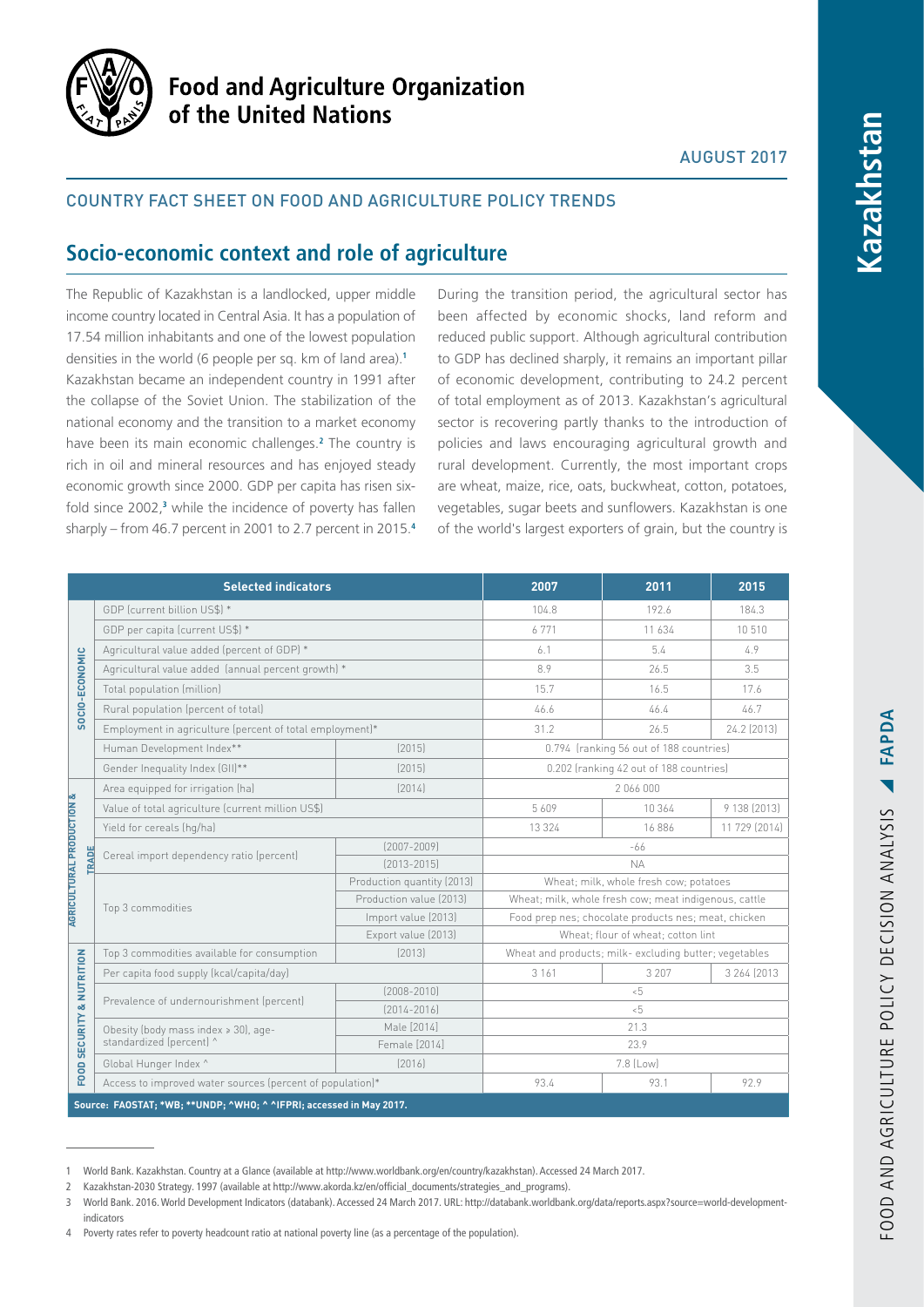import-dependent in several food products.**<sup>5</sup>** Although endowed with fertile land, the country suffers from environmental issues such as water scarcity and harsh climate conditions. Moreover, important structural challenges affect its agricultural development, such as weak integration of domestic food chains, poor access to external markets and low credit resources.**<sup>6</sup>**

The prevalence of undernourishment in Kazakhstan is less than 5 percent; however, just like many other Commonwealth of Independent States (CIS) members, it faces the problem of the "triple burden" of malnutrition as stability and household incomes continue to increase. As a result, a large proportion of the population is increasingly at risk for non-communicable diseases.

# **1. Government objectives in agriculture and food and nutrition security**

Kazakhstan has adopted several national development programmes aimed at supporting overall economic development as well as the development of agriculture. In 1997, the government set out its vision in the **Kazakhstan-2030 Strategy: Prosperity, Security and Improvement of Welfare of the Citizens of Kazakhstan**. It highlights the importance of agriculture, forestry and food industry development to addressing structural issues such as employment and poverty. Kazakhstan-2030 is being implemented through a series of ten-year plans, the current one being the **Strategic Plan for Development of the Republic of Kazakhstan until the Year 2020**, approved in 2010. It identifies agriculture and the food processing industry as key areas for economic diversification and food security: namely, agricultural exports, increased labour productivity, and processing of meat, milk, fruits and vegetables. After reviewing the Kazakhstan-2030 Strategy, the government in 2012 adopted the **Kazakhstan-2050 Strategy** in order to preserve the high rate of economic growth and improve resilience. With regard to agriculture, key issues of the new economic strategy are modernization of the agricultural sector, development of farming and small and medium-sized enterprises (SMEs) in agricultural processing and trade, and enhancement of water resources policy.

Ten-year plans are transformed into sequential five-year development programmes. In 2013, the Government of Kazakhstan approved the **Agricultural Development Programme for 2013–2020** (also known as **Agribusiness-2020**) aimed at increasing the competitiveness of agricultural producers through increased financial assistance, improved marketing of agricultural products and enhanced governance.**<sup>7</sup>** In 2017, the government adopted the new **Agro-industrial Development** 

**State Programme for 2017–2021**, which seeks to increase agricultural production and exports. Over the next four years, Kazakhstan expects to improve the profitability of its grain industry by 30–40 percent through the introduction of a new state grant distribution scheme, new organic standards, and by shifting cultivation from wheat toward maize and soybeans.**<sup>8</sup>**

The **State Programme on Forced Industrial-Innovative Development of Kazakhstan for 2010–2014 (SPFIID) and SPFIID 2015–2019** were developed in accordance with the Strategic Development Plan 2020 to guarantee stable and wellbalanced economic growth. In terms of agricultural development, they aim to increase labour productivity and support agroindustries. They also promote infrastructure development for both the agricultural and food industries.

To address maternal and infant mortality, in 2014 the government approved the 2**014–2017 Plan on Reduction of Maternal and Infant Mortality** with an annual US\$5 million provided for flour fortification, vitamin A supplementation, and the improvement of mother and child health centre (MCH) services.**<sup>9</sup>**

Kazakhstan and other CIS members have recently adopted the **Concept on Food Security of CIS 2010** with the goal of guaranteeing food security as an integral part of economic security and preservation of sovereignty. The main purpose of this document is to form a coherent agro-industrial policy as well as timely responses to fluctuations in global food markets. The concept envisages measures to ensure mutually beneficial trade relations, the establishment and functioning of meat and dairy product markets, and trade turnover of fruits and vegetables in the CIS.

# **2. Trends in key policy decisions (2007 to 2017)**

## **2.1 Producer-oriented policy decisions**

In Kazakhstan, the main agricultural sector policies are geared towards decreasing food import-dependency and increasing domestic food production. The Ministry of Agriculture (MoA) together with the Ministry of Industry and New Technology

have introduced several incentives for local producers to improve efficiency, increase local food consumption, encourage the development of the national agro-industrial complex, and promote agriculture as part of economic diversification. Under the Kazakhstan-2030 Strategy, the government has begun to

<sup>5</sup> FAO. 2014. *Eastern Europe and Central Asia Agro-industry Development Country Brief. Kazakhstan*. Rome (available at [http://www.fao.org/fileadmin/user\\_upload/Europe/documents/](http://www.fao.org/fileadmin/user_upload/Europe/documents/Publications/AI_briefs/AI_briefs2014/AI_Brief_Kazakhstan_new.pdf) [Publications/AI\\_briefs/AI\\_briefs2014/AI\\_Brief\\_Kazakhstan\\_new.pdf](http://www.fao.org/fileadmin/user_upload/Europe/documents/Publications/AI_briefs/AI_briefs2014/AI_Brief_Kazakhstan_new.pdf)).

<sup>6</sup> FAO. *FAO Country Programme Framework in the Republic of Kazakhstan 2014-2017*. Rome (available at <http://www.fao.org/3/a-bp564e.pdf>).

<sup>7</sup> USDA. 2013. *Republic of Kazakhstan. Agricultural Development Programme 2013-2020*. Gain Report (available at [goo.gl/f2wKEI\)](http://http://www.fao.org/3/a-bp564e.pdf).

<sup>8</sup> See <http://kazworld.info/?p=60531>

<sup>9</sup> UNICEF. 2013. *Annual Report 2013 – Kazakhstan* (available at [https://www.unicef.org/about/annualreport/files/Kazakhstan\\_COAR\\_2013.pdf](https://www.unicef.org/about/annualreport/files/Kazakhstan_COAR_2013.pdf)).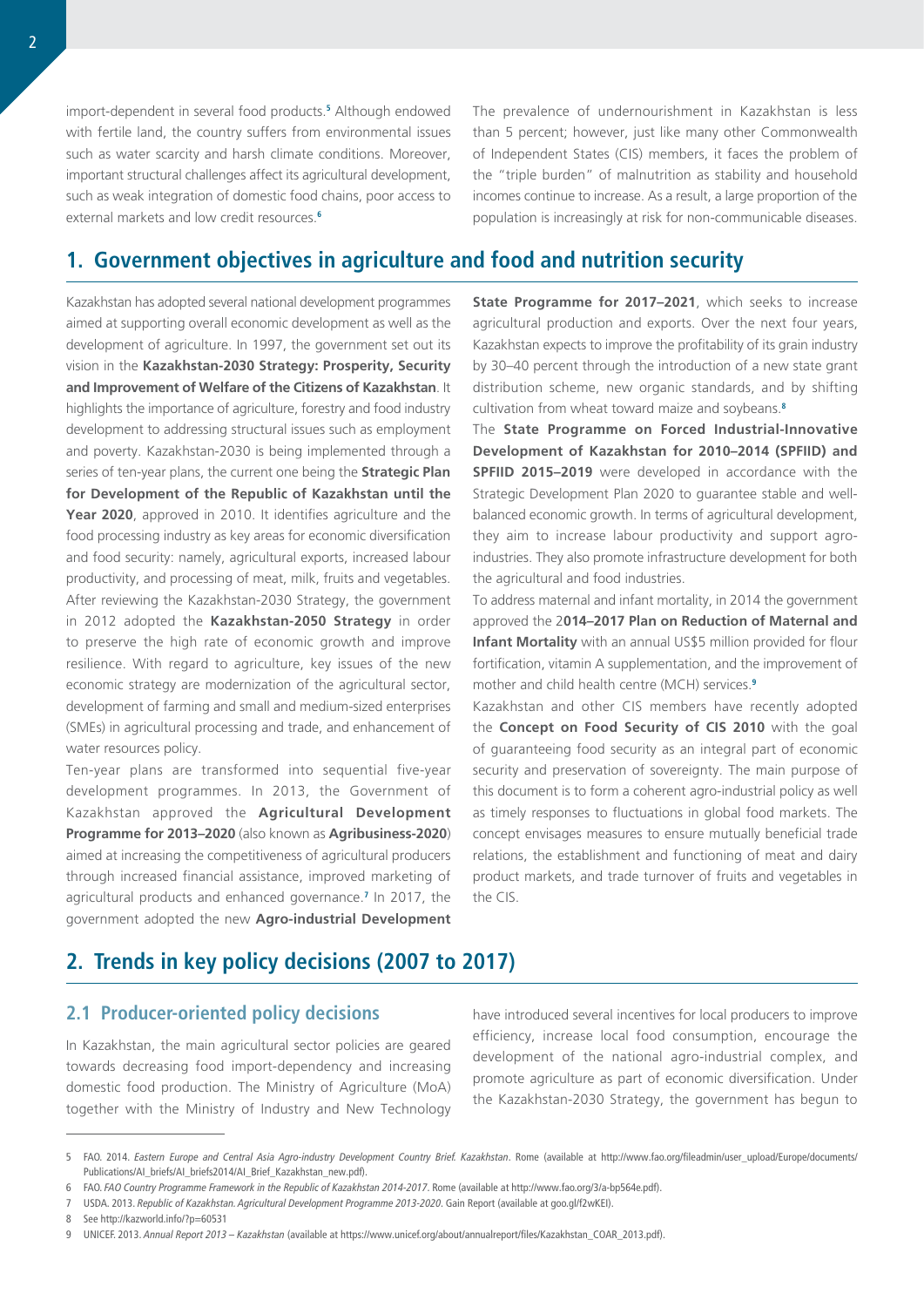provide direct assistance and subsidies to local food producers and processors.

#### **Increasing production subsidies**

In recent years, the government has increased public investments and support programmes for food producers and processors in order to revitalize domestic agriculture and rebuild the national agro-industrial sector. Since 2000, the government has provided subsidized loans to agricultural enterprises, subsidies for machinery upgrades and construction, and funding for organizations developing veterinary and phytosanitary sectors as well as subsidies for industrial energy costs.**<sup>10</sup>** From 2007 to 2011, such subsidies accounted for around 28 percent of the total budget allocated to agribusiness development, with 50.8 percent dedicated to crop production and 32.9 percent to the livestock sector. According to the MoA, during 2007–2011 the agribusiness subsidy allocation was increased more than three-fold. However, as the efficiency of the allocation mechanism needed further improvement, agricultural subsidies were reformed in 2013 under the new Agribusiness-2020 Programme, which included a subsidy increase.**<sup>11</sup>**This programme supports cooperatives through subsidies for technological equipment, agrochemicals, financial and marketing services (among others), and human resources development. The total cost for 2013–2020 is estimated at T3.1 trillion (approximately US\$20.5 billion), and it is expected to help increase the competitiveness of local food producers and processors in the coming accession to the World Trade Organization (WTO). The new **Agricultural Development Programme for 2017–2021** has restructured the subsidies and will provide support to the industrial crop-processing sector, mainly for processing oilseed crops. Per-hectare subsidies for all other crops (wheat, oilseed, barley, potatoes, vegetables, etc.) have been cancelled due to their ineffectiveness in encouraging crop diversification.**<sup>12</sup>**

#### **Increasing access to credit and services**

In December 2006, the Government of Kazakhstan established KazAgro, a state-owned agency responsible for supporting the agro-industrial complex as well as for managing national agricultural development projects. In addition, seven subsidiary companies were created to stimulate agribusiness development.**<sup>13</sup>** In order to provide effective resources and service infrastructure for the agro-industrial complex, the government launched the **Development Strategy of KazAgro (2011–2020)**. Under this

strategy, KazAgro is the leading financial operator for agriculture, and is responsible for the expansion of agribusiness financing and support services.**<sup>14</sup>** From 2007 to 2017, KazAgro actively promoted agriculture diversification and credit access for farmers by offering lending programmes for cattle breeding, plant growing, spring field work and rural consumer cooperatives, as well as recovery of agribusiness entities. The company also engaged in the sale of agricultural machinery and equipment leasing.**<sup>15</sup>** In 2016, KazAgro provided T72.6 billion (US\$ 212 103 000) to finance agricultural producers, of which T60 billion have been fully distributed among 2 627 farms. The remaining T8.6 billion has been lent to agricultural producers through second-tier banks.**<sup>16</sup>**

#### **Increasing crop diversification**

To increase crop diversification, the MoA implements a **Crop Diversification Policy** aimed at reducing the area planted for wheat and increasing the area of forage crops and oilseeds. This policy is influenced by Kazakhstan's geographic position as a landlocked country, which makes delivering wheat from the main production zone to distant export markets both costly and logistically difficult. Consequently, the government aims to increase domestic grain consumption through increased feeding of livestock, and to substitute exports of wheat with exports of higher value meat products. The MoA also aims to increase the share of oilseed crops used in farmers' crop rotations. Oilseeds (along with corn, barley and forage crops) are the government's "priority" crops, and are thus highly subsidized. The use of direct subsidies constitutes one of the government's most effective measures for the implementation of its crop diversification policy. Over the past ten years, total oilseed area has increased from 0.67 million hectares in 2007 to 2.04 million hectares in 2016.**<sup>17</sup>**

## **2.2 Consumer-oriented policy decisions**

The Government of Kazakhstan prioritizes social spending through various programmes to support the well-being of its population. After the collapse of the Soviet Union, the national social protection system of Kazakhstan experienced several changes. But during the last decade, the country has enjoyed steady economic growth, and the government has increased public expenditures on social protection and poverty-targeted transfers. Efforts have also been made to decrease poverty rates as well as social and economic vulnerabilities.

<sup>10</sup> Embassy of the Republic of Kazakhstan to the United States. 2014. *Agricultural Sector Overview. An Introduction to Kazakhstan for American Businesses* (available at [http://www.kazakhembus.](http://www.kazakhembus.com/Kazakhstan-Agriculture-Sector) [com/Kazakhstan-Agriculture-Sector](http://www.kazakhembus.com/Kazakhstan-Agriculture-Sector)).

<sup>11</sup> USDA, 2013. (Op cit.)

<sup>12</sup> USDA. 2017. *Grain and Feed Update for Kazakhstan* (available at [https://gain.fas.usda.gov/Recent%20GAIN%20Publications/Grain%20and%20Feed%20Annual\\_Astana\\_Kazakhstan%20](https://gain.fas.usda.gov/Recent%20GAIN%20Publications/Grain%20and%20Feed%20Annual_Astana_Kazakhstan%20-%20Republic%20of_4-28-2017.pdf) [-%20Republic%20of\\_4-28-2017.pdf](https://gain.fas.usda.gov/Recent%20GAIN%20Publications/Grain%20and%20Feed%20Annual_Astana_Kazakhstan%20-%20Republic%20of_4-28-2017.pdf)).

<sup>13</sup> Food Contract Corporation, Fund of Financial Support of Agriculture, Kazagrofinance, Agrarian Credit Corporation, Kazagromarketing, KazAgroGarant and KazAgroProduct.

<sup>14</sup> Development Strategy of "KazAgro" national management holding "joint stock company" for 2011–2020 (available at<http://bit.ly/2nACEkE>).

<sup>15</sup> Memorandum on the main principles of "KazAgro" national management holding "joint stock company" activities, approved by Resolution of the Government of the Republic of Kazakhstan; dated 23 December 2006 No. 1247.

<sup>16</sup> USDA. 2016. *Grain and Feed Update for Kazakhstan* (available at [https://gain.fas.usda.gov/Recent%20GAIN%20Publications/Grain%20and%20Feed%20Update\\_Astana\\_Kazakhstan%20](https://gain.fas.usda.gov/Recent%20GAIN%20Publications/Grain%20and%20Feed%20Update_Astana_Kazakhstan%20-%20Republic%20of_10-14-2016.pdf) [-%20Republic%20of\\_10-14-2016.pdf](https://gain.fas.usda.gov/Recent%20GAIN%20Publications/Grain%20and%20Feed%20Update_Astana_Kazakhstan%20-%20Republic%20of_10-14-2016.pdf)).

<sup>17</sup> See [https://pecad.fas.usda.gov/highlights/2016/09/kaz\\_16sept2016/index.htm](https://pecad.fas.usda.gov/highlights/2016/09/kaz_16sept2016/index.htm)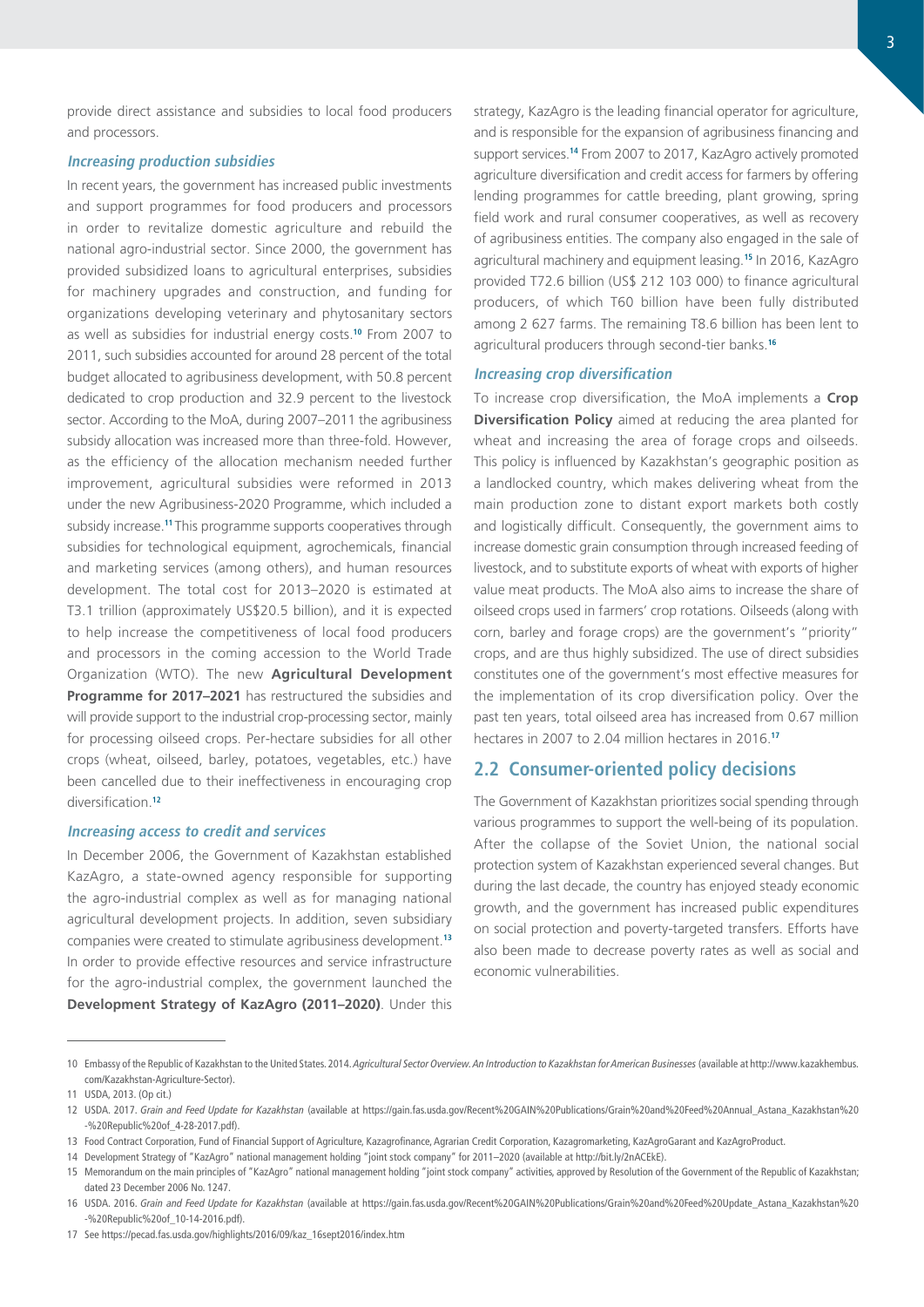©FAO/Buletin Dorin Goian à **GEAO/Ruletin** 



To increase crop diversification, the government aims at increasing the amount of area planted to corn.

#### **Increasing social expenditures**

Under the Kazakhstan-2030 and Kazakhstan-2050 strategies, targeted social assistance (TSA) for vulnerable groups is a critical means of supporting low-income households.**<sup>18</sup>** The Kazakh Government started to provide TSA to low-income families after the approval of the **Law "On targeted State social assistance"** in 2002. From 2008 to 2015, social payments were increased for many other vulnerable categories.**<sup>19</sup>** In order to further improve social assistance coverage, the government plans to double its TSA by 2020. In July 2016, TSA was assigned to 23 600 citizens with incomes below the poverty line, of which 53.8 percent lived in rural areas. From January 2018, the government will introduce a new TSA system for families with incomes below 50 percent of subsistence level (the threshold today is 40 percent). The new TSA will be divided into unconditional and conditional cash assistance. The unconditional cash assistance will be provided to families not having able-bodied members (for example, families of disabled persons or elderly pensioners), or families whose able-bodied members cannot participate in measures to promote employment due to objective reasons (for example, a single mother with preschool-age children). Meanwhile, the conditional cash assistance will target families having at least one able-bodied member, subject to the conclusion of the social contract and the mandatory participation of all able-bodied family members in

employment-promotion measures.**<sup>20</sup>** In addition, in July 2017 the government will increase solidarity pensions by 11 percent and the basic pension by 20 percent; the one-time state allowance will be increased by 27 percent by July 2017 as well. The amount of state benefits for the birth of the first, second and third child will increase as well as the amount of state subsidy for the birth of a fourth child and beyond.**<sup>21</sup>**

### **Termination of "social bread" subsidies**

In 2009, the Government of Kazakhstan implemented the policy known as "social bread", wherein mills and bakeries could purchase wheat from the State Reserves at prices lower than market price. The government subsidized the difference between the prime cost and the price of bread so the price of social bread was lower than its cost.**<sup>22</sup>** According to the MoA, from 2009 to 2015 the government spent annually around 7–8 billion tenge (US\$22–25 million) on this measure. The budget gradually reached 12–15 billion tenge (US\$38–47 million). However, the Ministry of Labour and Social Protection calculated that only T1.5 billion (US\$4.7 million) was needed to provide social bread for targeted groups.**<sup>23</sup>** Bread manufacturers were also lobbying the government to liberalize prices, as high production costs yielded little profit from producing subsidized loaves. As a result, in January 2016 Kazakhstan cancelled the social bread subsidies. Despite this decision, some regional governments decided to continue subsidizing bread production because of the benefit for lowincome populations. For example, in the Almaty region after bread prices increased from 62 tenge (US\$0.19) to 67 tenge (US\$0.21) per loaf, regional authorities allocated T60 million (US\$189 000) from the regional budget for 2016 bread subsidies.**<sup>24</sup>**

### **Promotion of healthy diets**

High obesity levels and increasing incidences of non-communicable diseases are serious public health problems in Kazakhstan. According to the World Health Organization, 23.9 percent of females and 21.3 percent of males were obese in 2014.**<sup>25</sup>** The intake of fruit and vegetables, a vital component of a healthy diet, is very low in Kazakhstan, with 1 out of 3 people eating fruit and 1 out of 4 people eating vegetables just once a week or less.**<sup>26</sup>** In order to address the obesity problem and improve the population's health, the Ministry of Health in 2008 launched the

<sup>18</sup> UNICEF. 2015. *Analysis of social transfes for children and their families in Kazakhstan* (available at <https://www.odi.org/sites/odi.org.uk/files/odi-assets/publications-opinion-files/9449.pdf>).

<sup>19</sup> Payments for income lost during child care of one-year old children increased by a factor of 4.6, while social benefits in case of loss of income due to pregnancy, childbirth, or adoption of a newborn child grew by a factor of 3.5. In 2015 the average social payment in case of disability increased by a factor of 5.2, survivors' benefits increased by a factor of 5.3, and social payments in the case of loss of work increased by a factor of 7.3. The Ministry of Labour and Social Protection of Population of the Republic of Kazakhstan. *Data on the assigned state targeted social assistance in the Republic of Kazakhstan for 1 October 2016* (available at<http://www.enbek.gov.kz/en/node/340359>).

<sup>20</sup> Government of the Republic of Kazakhstan. 2016. *Kazakhstan Citizens Get Social Assistance Payment if Agreed on Doing Any Work*, 13 May 2016 (available at [http://www.government.kz/en/](http://www.government.kz/en/novosti/1000973-kazakhstan-citizens-get-social-assistance-payment-if-agreed-on-doing-any-work.html) [novosti/1000973-kazakhstan-citizens-get-social-assistance-payment-if-agreed-on-doing-any-work.html\)](http://www.government.kz/en/novosti/1000973-kazakhstan-citizens-get-social-assistance-payment-if-agreed-on-doing-any-work.html).

<sup>21</sup> Office of Prime Minister of the Republic of Kazakhstan. 2017. Government of Kazakhstan adopted a bill on social security of the population, 14 March 2017 (available at [https://primeminister.](https://primeminister.kz/en/news/all/pravitelstvo-rk-prinyalo-zakonoproekt-po-voprosam-sotsialnogo-obespecheniya-naseleniya-14223) [kz/en/news/all/pravitelstvo-rk-prinyalo-zakonoproekt-po-voprosam-sotsialnogo-obespecheniya-naseleniya-14223](https://primeminister.kz/en/news/all/pravitelstvo-rk-prinyalo-zakonoproekt-po-voprosam-sotsialnogo-obespecheniya-naseleniya-14223)).

<sup>22</sup> Given a loaf of bread weighing 600 grams.

<sup>23</sup> Kazapravda. 2015. Mamytbekov: bread subsidies cost KZT 7-8 bln annually. Kazapravda, 9 November 2015 (available at [http://www.kazpravda.kz/en/news/economics/mamytbekov-bread](http://www.kazpravda.kz/en/news/economics/mamytbekov-bread-subsidies-cost-kzt-7-8-bln-annually/)[subsidies-cost-kzt-7-8-bln-annually/](http://www.kazpravda.kz/en/news/economics/mamytbekov-bread-subsidies-cost-kzt-7-8-bln-annually/)).

<sup>24</sup> USDA, 2016. (Op cit.)

<sup>25</sup> WHO. 2014. Global Health Observatory Data Repository. URL: <http://apps.who.int/gho/data/node.main.A900A?lang=en>

<sup>26</sup> HITT-CIS. 2013. *Health in Times of Transition: Trends in Population Health and Health policies in CIS countries* (available at [https://www.ecoi.net/file\\_upload/4232\\_1417435533\\_hitt-2013-04](https://www.ecoi.net/file_upload/4232_1417435533_hitt-2013-04-growing-obesity-epidemic-in-kazakhstan.pdf) [growing-obesity-epidemic-in-kazakhstan.pdf](https://www.ecoi.net/file_upload/4232_1417435533_hitt-2013-04-growing-obesity-epidemic-in-kazakhstan.pdf)).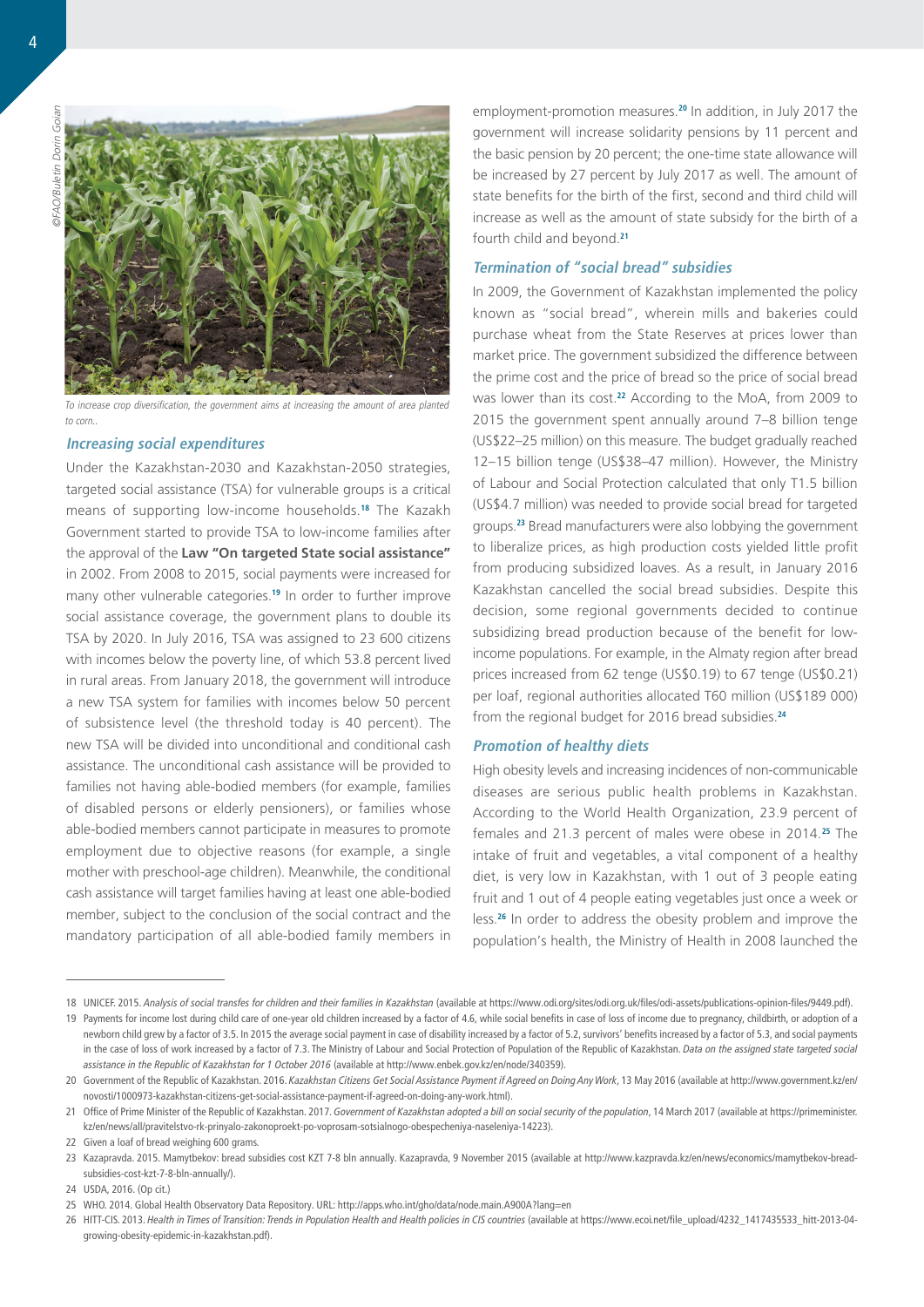**"Healthy Lifestyle" Programme for 2008–2016**. Its main goals include increasing physical activity and the consumption of fruits and vegetables, along with reducing the prevalence of overweight and of cardiovascular diseases.**<sup>27</sup>** The government also adopted the health development programme **"Salamatty Kazakhstan" for 2011–2015** to raise healthy lifestyle awareness and improve public health, with about T1 billion (US\$3.1 million) allocated annually.**<sup>28</sup>** According to the government, the target indicators of this programme have been achieved. In January 2016, Kazakhstan approved the next health development programme **"Densaulyk" for 2016–2019**, which aims to promote a healthy lifestyle through nutrition awareness, among other objectives.**<sup>29</sup>** In addition to obesity, the high prevalence of anaemia still poses a challenge that needs further attention from the government.

## **2.3 Trade-oriented and macroeconomic policy decisions**

Kazakhstan has prioritized participation in the Customs Union and the Eurasian Economic Union as well as the accession negotiations with the WTO. The government seeks to promote agricultural exports to further improve economic development and support agricultural producers by taking advantage of trade facilitation agreements.

### **Agricultural export promotion measures**

Kazakhstan's agricultural exports mainly consist of wheat, flour and vegetable oil. In order to promote export of Kazakh products and support for export-oriented agricultural enterprises, the government created Kaznex Invest in 2008. It provides export support measures for more than 200 agricultural enterprises, including export grants and promotion of Kazakhstan's non-oil exports. For instance, during 2010–2013 the government spent T494 million (US\$1.5 million) to reimburse agricultural exporters for their export costs, which included advertising domestic products abroad, participation in international exhibitions, development and publication of catalogues, opening representative offices, trademark registration and certification of products, and staff training.**<sup>30</sup>** Moreover, KazExportGarant was established in 2010 to facilitate the development of export-oriented industries and protect Kazakh exporters against financial risks.**<sup>31</sup>** At the same time, in response to large wheat harvests, the government provided a transport subsidy for wheat exports between 2009 and mid-2012 to compensate for the cost of railway transport

through territories of the Russian Federation and China. According to the OECD, the subsidy was originally set at US\$20 per tonne and increased to US\$40 per tonne in April 2011, but reduced to US\$27 in May 2012 and discontinued in August 2012. A total of T26.8 billion (US\$182 million) was spent on export transportation subsidies between 2009 and mid-2012.**<sup>32</sup>**

### **Introduction of a single customs tariff under the Customs Union and the Eurasian Economic Union**

In October 2007, the Russian Federation, Belarus and Kazakhstan, based on the EurAsEC Treaty of 10 October 2000, signed the **Treaty on the Creation of a Single Customs Territory and the Formation of the Customs Union (CU)**. It introduced a single customs tariff and unified customs duties on one hand, and unified non-tariff regulation of foreign trade on the other. In 2010, these same countries formed the Eurasian Customs Union, imposed the Russian tariff as the common external tariff of the CU, and abolished internal customs borders in July 2011.**<sup>33</sup>** In January 2012, the CU countries agreed to form a common economic market for further economic integration, which led to the creation of the Eurasian Economic Union (EEU) in January 2015. EEU countries (including Armenia and Kyrgyzstan) opened their markets to each other, exposing domestic producers to more competition and forcing Kazakhstan to raise customs duties on non-members, which led to price hikes on goods coming from outside the EEU.**<sup>34</sup>** The maximum import tariff for agricultural products is 30 percent, with an average level of 17 percent. An exception is provided for a number of products, including beef, pork and poultry meat, in relation to which EEU member states apply tariff quotas. No import bans, quantitative restrictions, quantitative quotas, minimum export prices or licensing rules were applied to agricultural products in 2014 and 2015.**<sup>35</sup>**

#### **Livestock export/import regulations**

The development of the livestock industry is one of the top priorities for Kazakhstan. However, the industry faces several constraints related to the quality of the breeding stock and deficiency of highquality feed. Extensive subsidies have been provided for imports of foreign cattle as well as semen and embryos in order to improve the genetics of domestic livestock. In 2011, the MoA launched the **Programme on the Development of Beef Export Potential for Kazakhstan**, and in 2013 it approved the **Master Plan for Beef Cattle Sector Development till 2020**. These measures are designed to support the rapid expansion of high-yielding

<sup>27</sup> Resolution of the Government of Kazakhstan of 21 December 2007 No. 1260, "On Approval of the Programme Healthy" (available at [goo.gl/ovJkLB\)](goo.gl/ovJkLB).

<sup>28</sup> Decree of the President of the Republic of Kazakhstan No. 1113 dated 29 November 2010 on "Salamatty Kazakhstan" 2011-2015 (available at [http://www.akorda.kz/en/official\\_documents/](http://www.akorda.kz/en/official_documents/strategies_and_programs) [strategies\\_and\\_programs\)](http://www.akorda.kz/en/official_documents/strategies_and_programs).

<sup>29</sup> National Health Policy "Densaulyk" 2016–2019 (available at [http://www.npzdravrk.kz/index.php/health-c/112-2\)](http://www.npzdravrk.kz/index.php/health-c/112-2).

<sup>30</sup> Invest in Kazakhstan. *About KAZAKH INVEST* (available at [http://invest.gov.kz/pages/about\)](http://invest.gov.kz/pages/about).

<sup>31</sup> KazExportGarant. *Our advantages* (available at <http://keg.kz/en/useful-links/750>).

<sup>32</sup> OECD. 2013. *Agricultural Policy Monitoring and Evaluation 2013 OECD Countries and Emerging Economies* (available at [http://www.oecd.org/tad/agricultural-policies/agmon\\_2013\\_](http://www.oecd.org/tad/agricultural-policies/agmon_2013_kazakhstan_eng.pdf) [kazakhstan\\_eng.pdf\)](http://www.oecd.org/tad/agricultural-policies/agmon_2013_kazakhstan_eng.pdf).

<sup>33</sup> AO. 2012. *Eastern Europe and Central Asia Agro-industry Development Country Brief. Kazakhstan*. Rome (available at [http://www.fao.org/fileadmin/user\\_upload/Europe/documents/](http://www.fao.org/fileadmin/user_upload/Europe/documents/Publications/AI_briefs/AI_breiefs2012/fao_kazakhstan.pdf) [Publications/AI\\_briefs/AI\\_breiefs2012/fao\\_kazakhstan.pdf](http://www.fao.org/fileadmin/user_upload/Europe/documents/Publications/AI_briefs/AI_breiefs2012/fao_kazakhstan.pdf)).

<sup>34</sup> See <https://www.export.gov/article?id=Kazakhstan-Import-Tariffs>

<sup>35</sup> FAO. 2016. *Agricultural Trade Policies in the Post-Soviet Countries 2014/15. A Summary*. Rome (available at <http://www.fao.org/3/a-i6160e.pdf>).